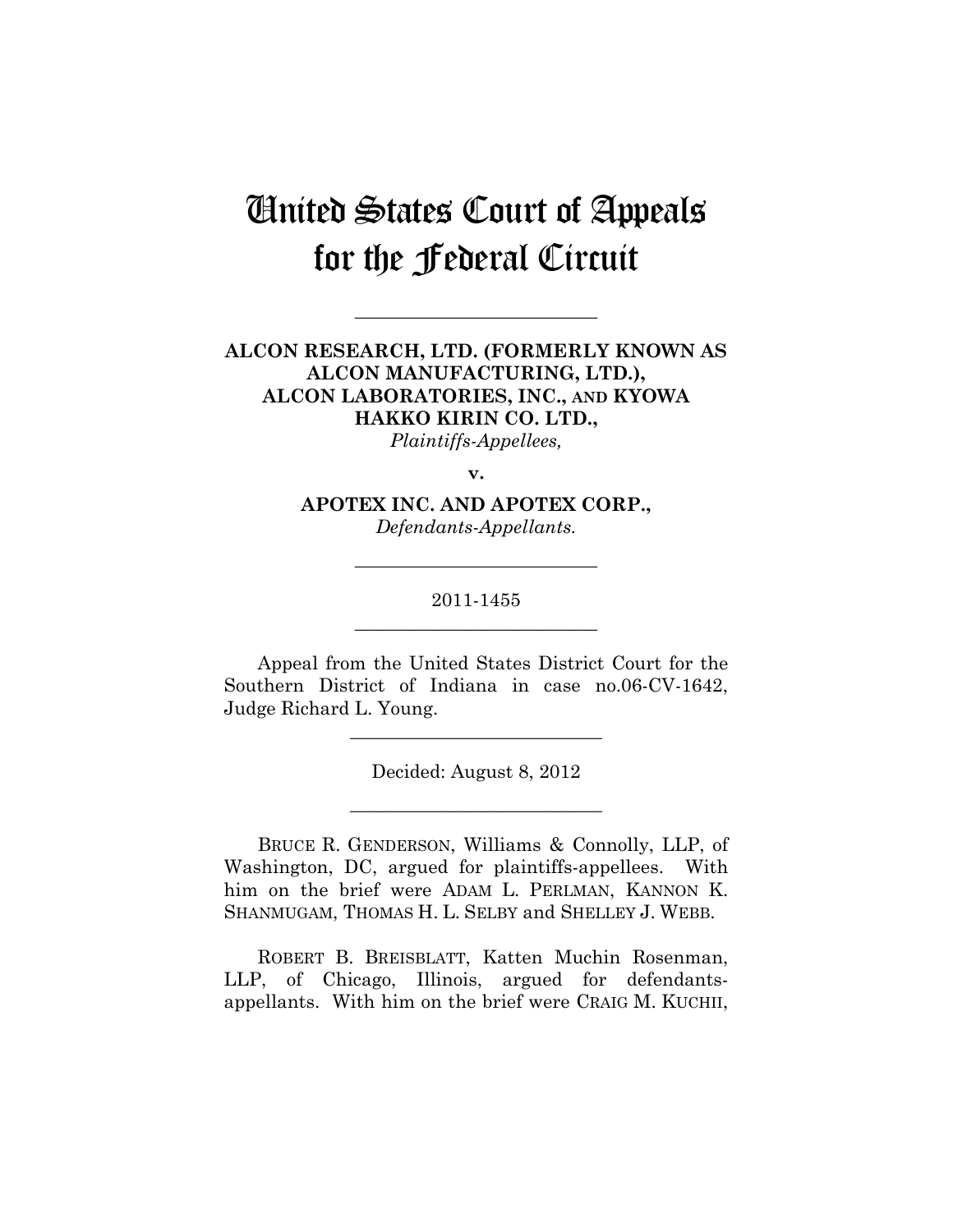BRIAN J. SODIKOFF and THOMAS J. MAAS. Of counsel on the brief was SHASHANK UPADHYE, Apotex, Inc., of Toronto, Ontario, Canada.

**\_\_\_\_\_\_\_\_\_\_\_\_\_\_\_\_\_\_\_\_\_\_\_\_\_\_** 

Before PROST, MOORE, and O'MALLEY, *Circuit Judges*.

#### MOORE, *Circuit Judge*.

Apotex Inc. and Apotex Corp. (collectively, Apotex) submitted an Abbreviated New Drug Application (ANDA) to the Food and Drug Administration seeking approval to market a generic version of the anti-allergy eye drop Patanol®. Alcon Research, Ltd. et al. (collectively, Alcon), who market Patanol®, sued Apotex for patent infringement under 35 U.S.C. § 271(e)(2)(A). Alcon asserted claims 1-8 of U.S. Patent No. 5,641,805 ('805 patent), which is listed in the Approved Drug Products with Therapeutic Equivalence Evaluations (Orange Book) entry for Patanol®. For the reasons set forth below, we *reverse* the district court's holding that claims 1-3 and 5-7 would not have been obvious over the prior art but *affirm* the court's holding that claims 4 and 8 are not invalid.

#### **BACKGROUND**

An allergic reaction is the body's mechanism for expelling antigens, such as pollen or pet dander. Exposure to an antigen causes the body to produce antibodies. These antibodies bind to the surface of mast cells, which are specialized cells that exist in many places in the body and are the primary cells involved in allergic reactions. This binding sensitizes the mast cells to that antigen. If the mast cells are subsequently exposed to the same antigen again, the antigen binds to the antibodies on the surface of the mast cell. This causes the mast cells to release chemicals called mediators, such as histamine and heparin. These mediators bind to receptors in surrounding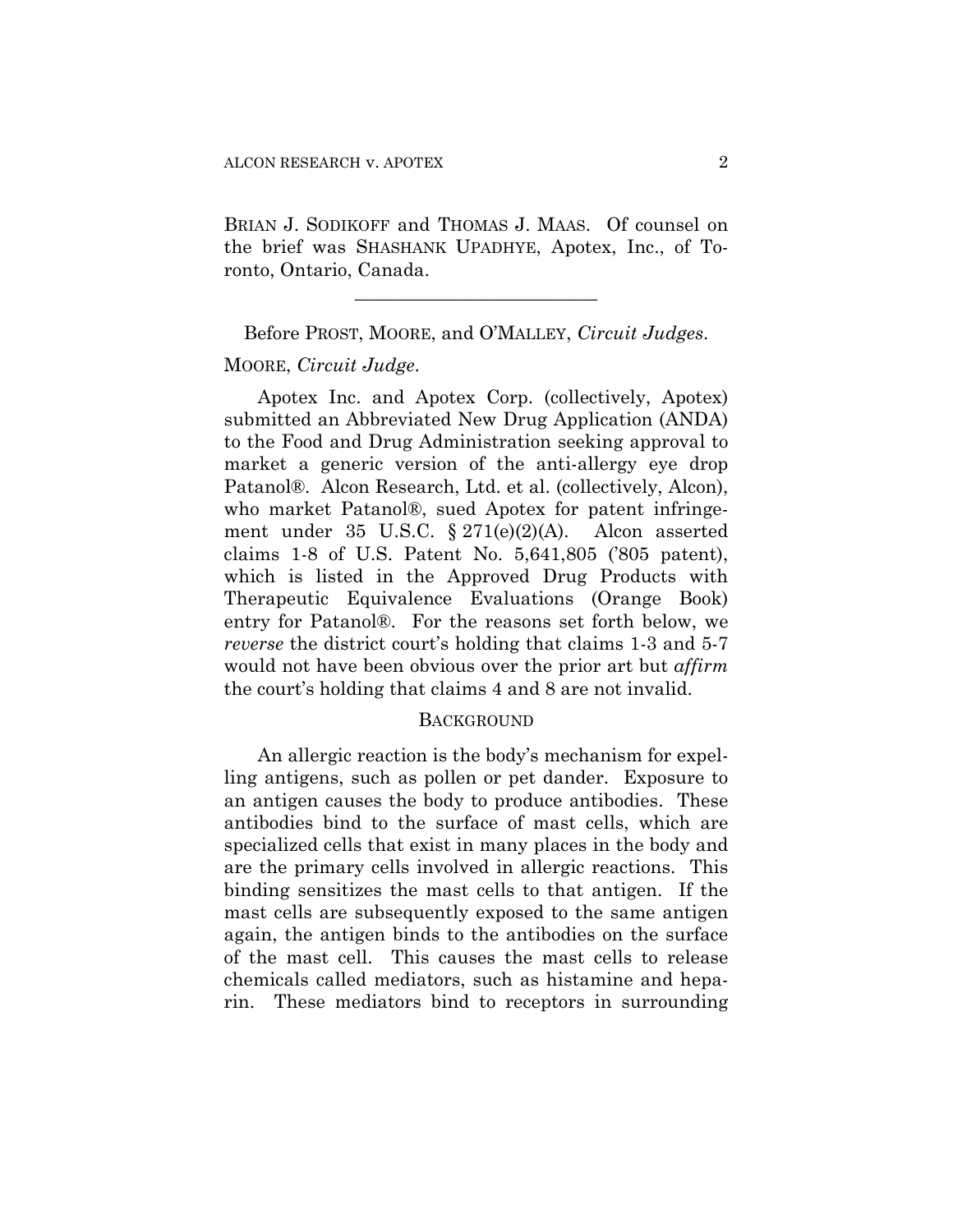tissues, triggering the reactions commonly identified as allergic symptoms, such as itching and redness. In the human eye, mast cells are located in the conjunctiva, which is the membrane that covers the inner surface of the eyelid and the white part of the eyeball.

Anti-allergy drugs can treat allergic symptoms by interfering at one of several points in this process. Antihistamines, for example, prevent the histamine that is released from mast cells from binding to receptors in surrounding tissues and also displace the histamine that is already bound to receptors. By contrast, drugs known as mast cell stabilizers prevent mast cells from releasing mediators, and thus counteract the effects of histamine and other mediators that cause allergic symptoms.

The '805 patent is directed to a method for treating allergic eye disease in humans comprising stabilizing conjunctival mast cells by topically administering an olopatadine[1](#page-2-0) composition. '805 patent col.1 ll.7-15, col.2 l.64 - col.3 l.3. The specification explains that the discovery that olopatadine can treat human eye allergies through this mechanism of action – stabilizing mast cells in the human eye – is the novel aspect of the '805 patent. *See, e.g.*, *id.* col.2 ll.56-61 ("What is needed are topically administrable drug compounds which have demonstrated stabilizing activity on mast cells obtained from human conjunctiva, the target cells for treating allergic eye diseases."); *see also id.* col.3 ll.18-23 ("[Olopatadine] has human conjunctival mast cell stabilizing activity, and

 $\overline{a}$ 

<span id="page-2-0"></span><sup>&</sup>lt;sup>1</sup> The method claimed in the '805 patent uses the compound 11-(3-dimethylaminopropylidene)-6,11 dihydrodibenz(b,e) oxepin-2-acetic acid or a pharmaceutically acceptable salt thereof. Although this compound has two geometric isomers (a cis and a trans form), we refer to these compounds throughout this opinion simply as olopatadine (the cis form).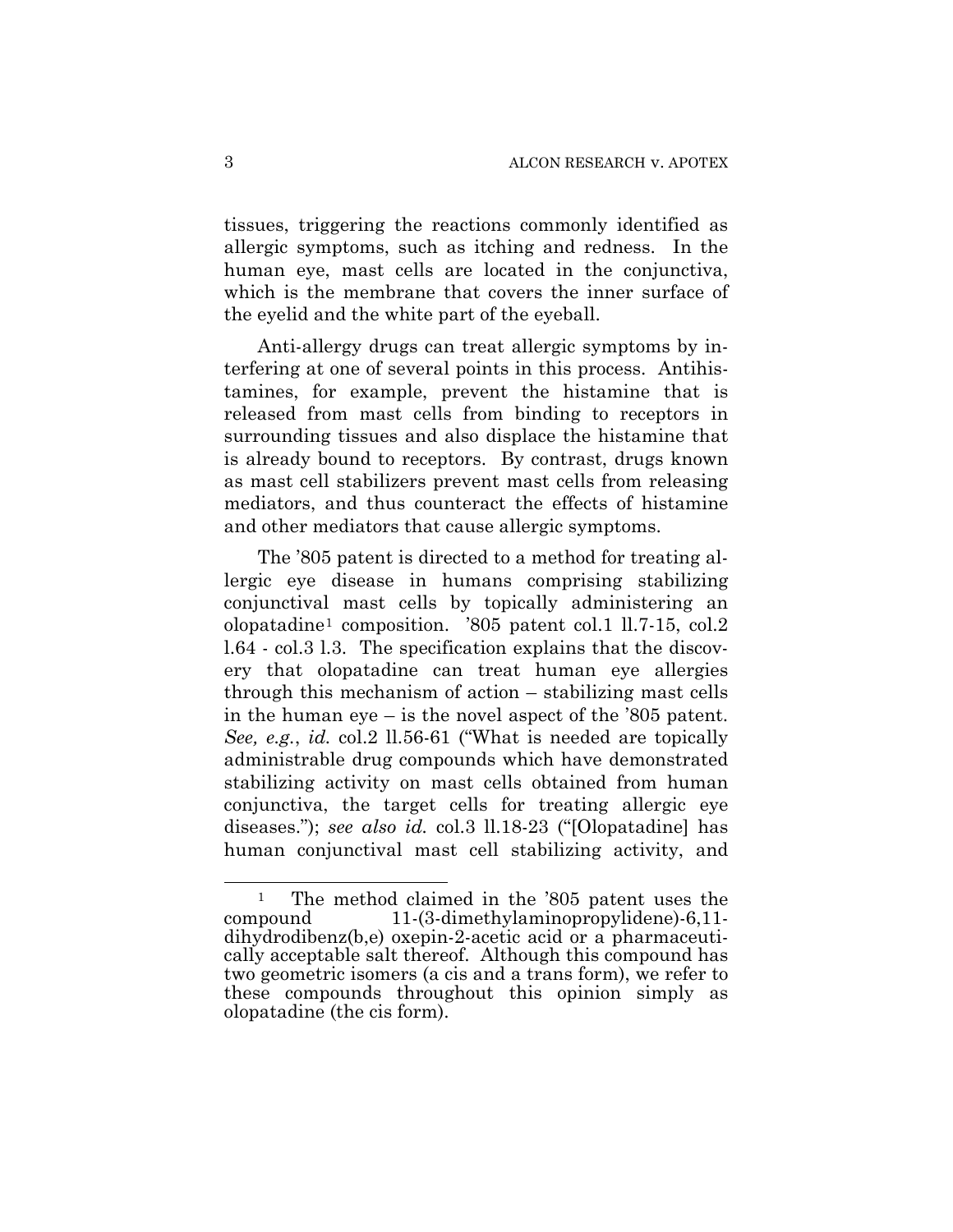may be applied as infrequently as once or twice a day in some cases.").

The specification states that at the time of invention, it was already known in the art that olopatadine was an effective antihistamine and that some chemicals in olopatadine's genus may have mast cell stabilizing activity. *Id.* col.1 l.16 - col.2 l.61. Indeed, both the olopatadine compound itself and a method of treating allergies using the class of chemicals that encompasses olopatadine were both already patented. *See* U.S. Patent No. 5,116,863; U.S. Patent No. 4,923,892. The '805 patent specification states, however, that it was not known whether olopatadine would stabilize mast cells in human eyes. *Id.* col.1 ll.43-58. The specification explains that this was because mast cells in different species, and in different tissues within the same species, exhibit different biological responses – a concept called mast cell heterogeneity. Id. col.1 ll.43-58. As a result, a compound's activity in a rodent's conjunctival mast cells or in mast cells located elsewhere in the human body cannot predict its ability to stabilize mast cells in the human eye. *Id.* col.1 l.43 - col.2 l.19. The '805 patent's inventors conducted in vitro testing showing that olopatadine stabilizes conjunctival mast cells in humans. '805 patent col.3 ll.18-23, col.3 l.43 - col.5 l.55.

The '805 patent claims are limited to a method of treating human eye allergies that comprises stabilizing conjunctival mast cells. Claim 1 reads:

A method for treating allergic eye diseases in humans *comprising stabilizing conjunctival mast cells* by topically administering to the eye a composition comprising a *therapeutically effective amount* of 11-(3-dimethylaminopropylidene)-6,11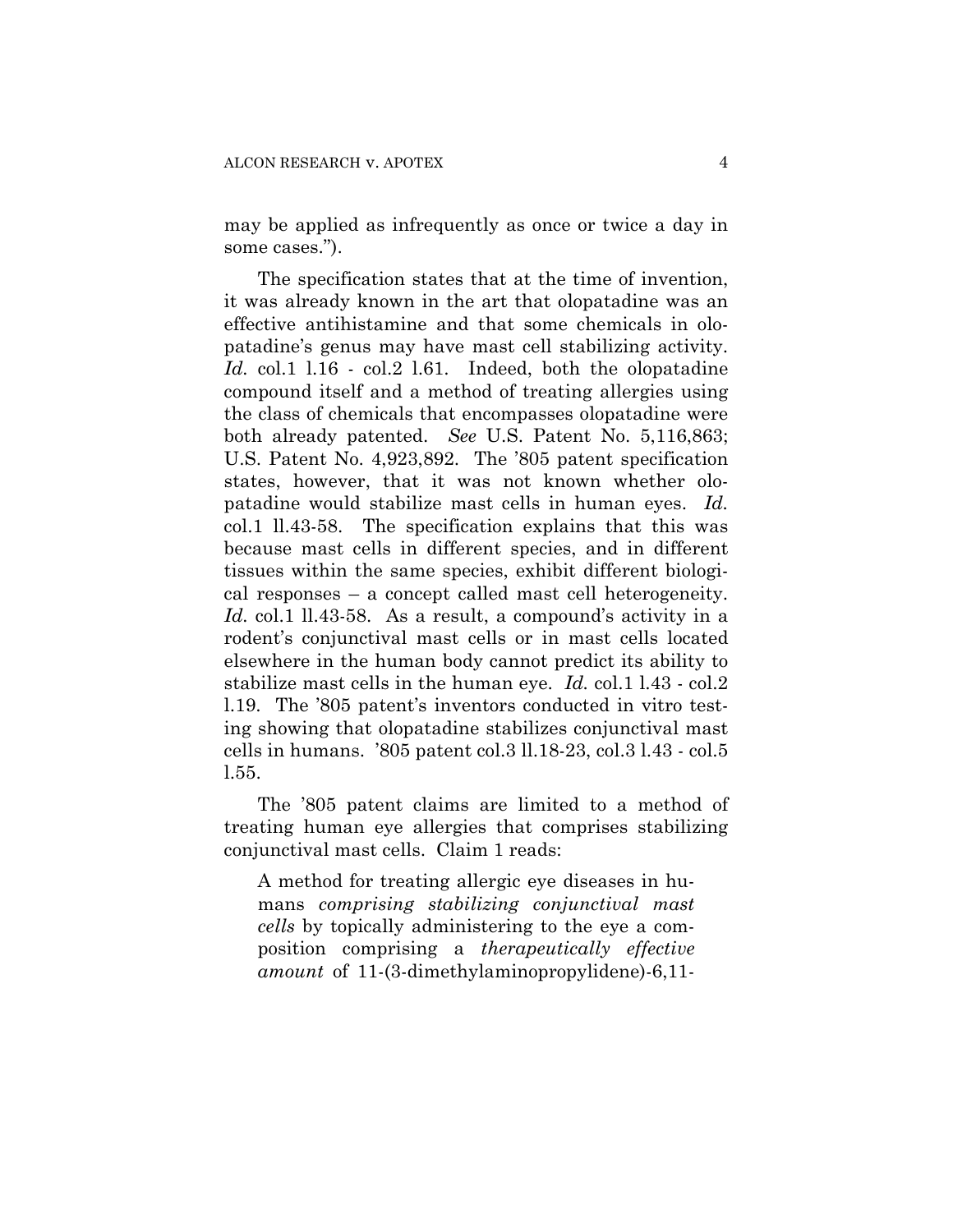dihydrodibenz(b,e) oxepin-2-acetic acid or a pharmaceutically acceptable salt thereof.

'805 patent cl.1 (emphases added). The parties do not dispute the district court's construction of "stabilizing conjunctival mast cells" as "preventing or reducing release of mediators including histamine from mast cells in the conjunctiva to an extent clinically relevant in the treatment of allergic eye disease." J.A. 176. Although independent claim 1 does not specify the "therapeutically effective amount" of olopatadine required to stabilize conjunctival mast cells, dependent claims limit the method of claim 1 to specific concentration ranges. Claims 2 and 6, for example, are limited to using a composition that contains from about 0.0001% w/v to about 5% w/v of olopatadine. Claims 4 and 8 are limited to a concentration of 0.1% w/v of olopatadine.

Alcon's Patanol® product, an anti-allergy eye drop with a  $0.1\%$  w/v concentration of olopatadine, is a commercial embodiment of the '805 patent. Apotex filed an ANDA seeking permission to sell a generic version of Patanol® and included a Paragraph IV certification that the '805 patent was invalid, unenforceable, and/or would not be infringed by Apotex's generic product. Alcon sued Apotex for patent infringement, asserting claims 1-8. In a bench trial, the district court held that the '805 patent was enforceable and not invalid, and that Apotex's generic product infringed the asserted claims. *Alcon Research, Ltd. v. Apotex Inc.*, 790 F. Supp. 2d 868, 944-45 (S.D. Ind. 2011).

On the issue of validity, the district court held that Apotex failed to establish that the claims would have been obvious by clear and convincing evidence. The court recognized that olopatadine was known to be an effective antihistamine, but found that at the time of invention a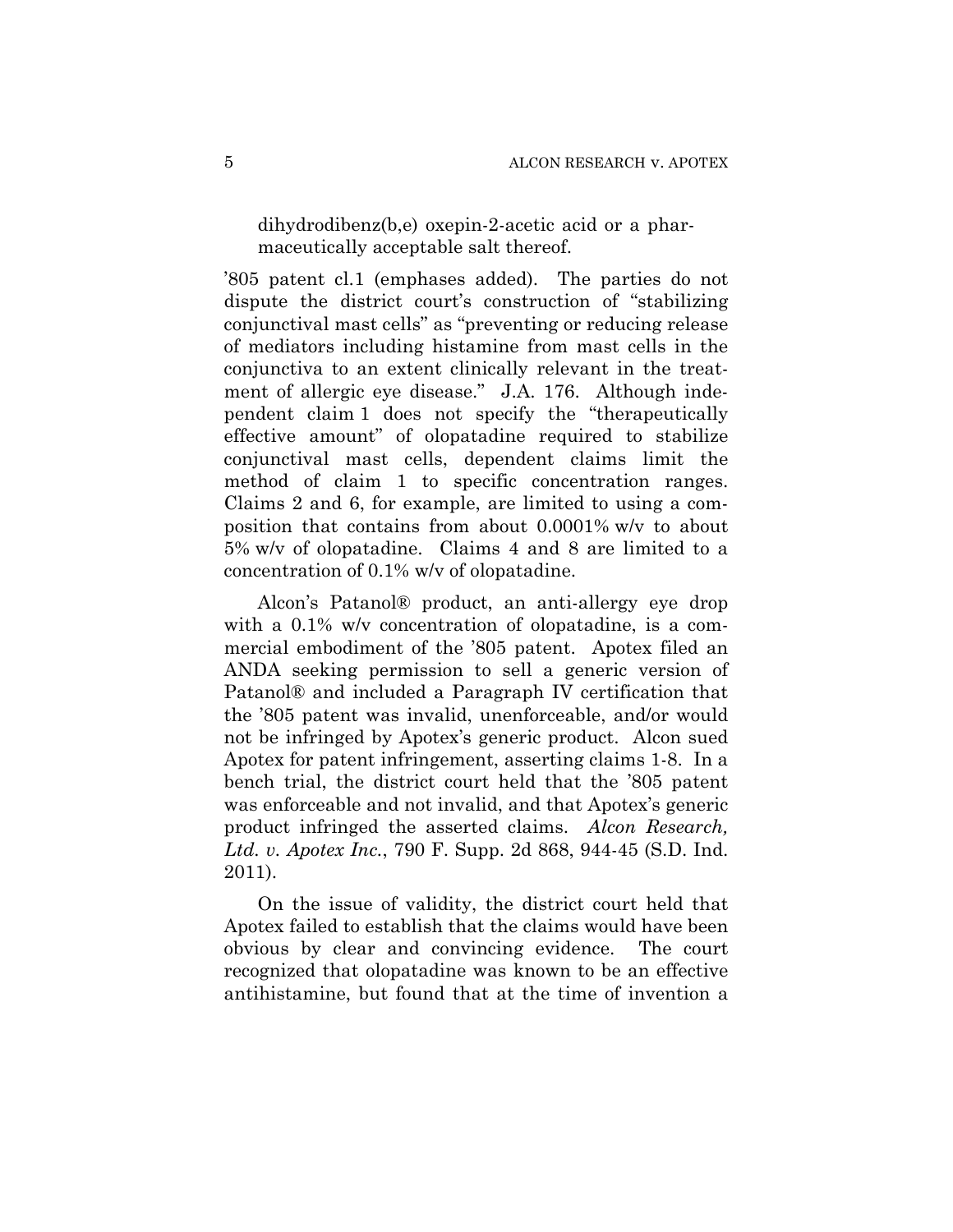skilled artisan "understood that there were significant barriers to adapting a known systemic antihistamine for topical use in the eye." *Id.* at 877. The court also found that the prior art as a whole, and specifically an article by Kamei et al., taught away from using olopatadine as a mast cell stabilizer. Kamei tested an ophthalmic formulation of olopatadine in guinea pig eyes at concentrations that overlap with those recited in most of the '805 patent claims. Kamei discloses that, although olopatadine is a good antihistamine, it is not an effective mast cell stabilizer. J.A. 10162-63. The court further found that Kamei's disclosure of using olopatadine eye drops in guinea pigs would not give a skilled artisan an expectation of success because it does not show whether olopatadine is safe to use in the human eye. The district court rejected Apotex's argument that the prior art need not teach mast cell stabilization because this mechanism of action is an inherent property of olopatadine. In reaching this conclusion, the court relied largely on testimony by Alcon's expert, Dr. Kaliner, that not every concentration of olopatadine will stabilize human conjunctival mast cells to a "clinically relevant" extent, as required by the court's claim construction.

The district court also held that objective evidence supported its holding of nonobviousness. For example, the court found that Patanol® showed unexpected results because a person of ordinary skill would not have expected it to be an effective mast cell stabilizer in the human eye. *Alcon v. Apotex*, 790 F. Supp. 2d at 905. The court concluded that Patanol® satisfied a long-felt but unmet need for a human conjunctival mast cell stabilizer. The court further found that Patanol® has been "an outstanding commercial success," achieving nearly a 70% market share within two years of its launch. *Id.* at 904.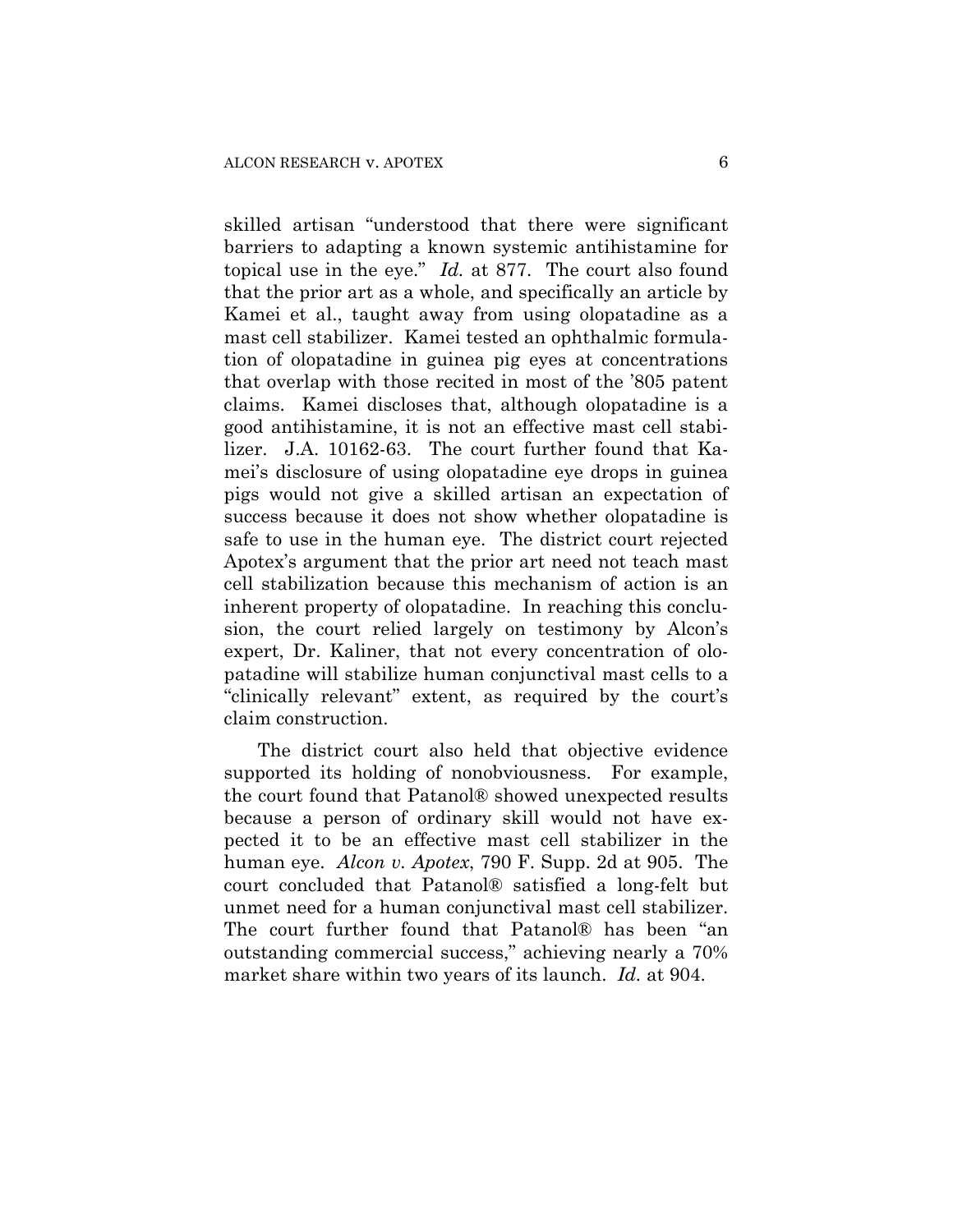Apotex now appeals from the district court's final judgment that the '805 patent would not have been obvious over the prior art and from the grant of a permanent injunction barring Apotex from selling its generic product. We have jurisdiction under 28 U.S.C. § 1295(a)(1).

#### **DISCUSSION**

A patent is invalid for obviousness "if the differences between the subject matter sought to be patented and the prior art are such that the subject matter as a whole would have been obvious at the time the invention was made to a person having ordinary skill in the art to which said subject matter pertains." 35 U.S.C. § 103(a). "Obviousness is a question of law, which we review *de novo*, with underlying factual questions, which we review for clear error following a bench trial." *Honeywell Int'l, Inc. v. United States*, 609 F.3d 1292, 1297 (Fed. Cir. 2010). These underlying factual inquires are: (1) the scope and content of the prior art; (2) the differences between the prior art and the claims at issue; (3) the level of ordinary skill in the field of the invention; and (4) objective considerations such as commercial success, long felt need, and the failure of others. *KSR Int'l Co., v. Teleflex, Inc.*, 550 U.S. 398, 406 (2007) (citing *Graham v. John Deere Co. of Kan. City*, 383 U.S. 1, 17-18 (1966)). Patent invalidity must be established by clear and convincing evidence. *Microsoft Corp. v. i4i Ltd.*, 131 S. Ct. 2238, 2242 (2011).

#### I. Claims 1-3 and 5-7

Apotex argues that the district court erred by finding that the '805 patent claims would not have been obvious over the prior art. Apotex asserts that claims 1-3 and 5-7 would have been obvious over Kamei, which discloses eye drops with olopatadine concentrations that overlap with the claimed concentration ranges. Apotex argues that even though Kamei tested olopatadine formulations only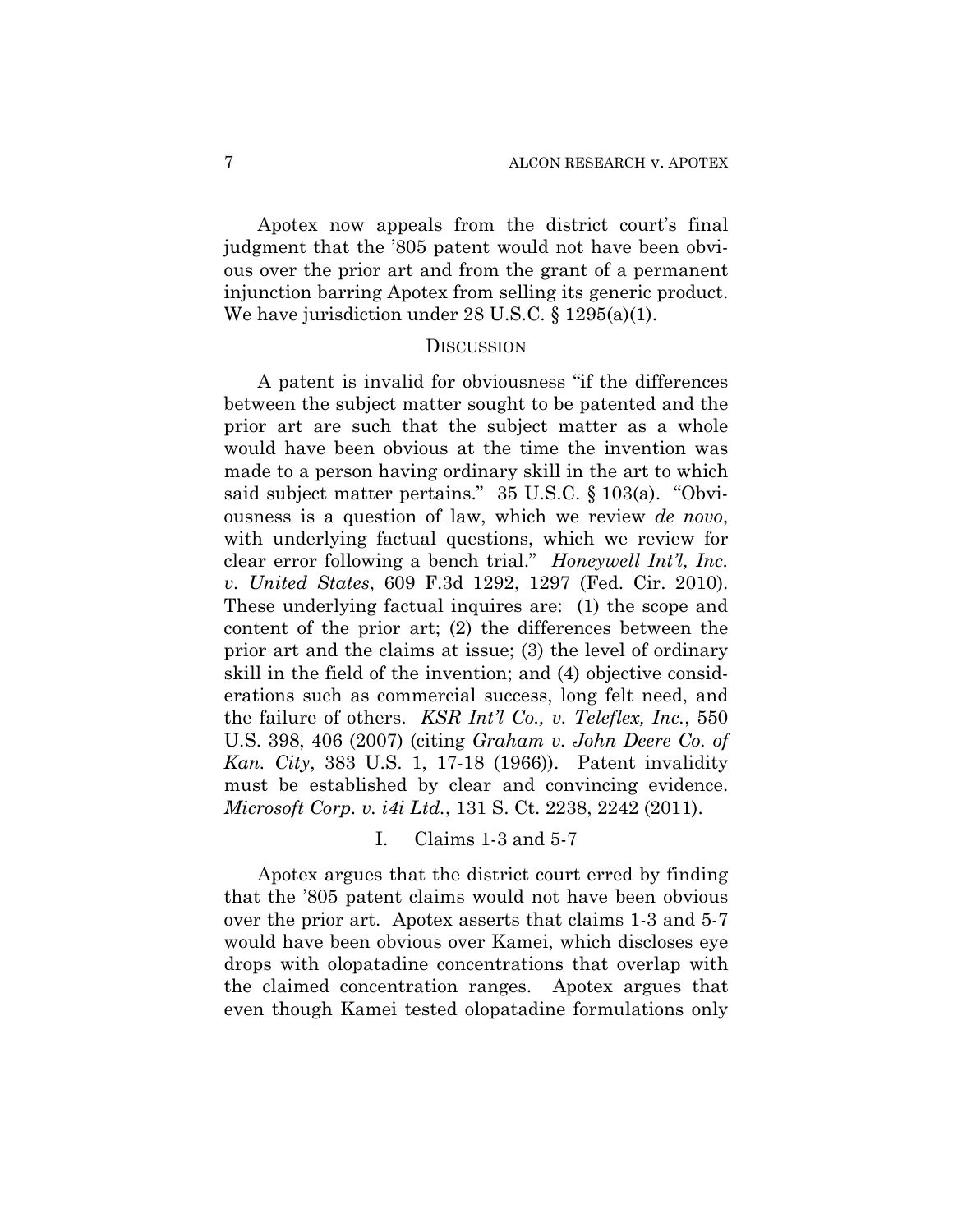in guinea pig eyes, a person of ordinary skill in the art could use routine methods to adapt these formulations for human use with a reasonable expectation of success. Apotex also argues that the district court erred by focusing on Kamei's lack of disclosure that olopatadine is safe for human use because the '805 claims do not recite a "safety" limitation.

Apotex contends that the district court erred by requiring that the prior art provide a motivation to use olopatadine specifically as a mast cell stabilizer. Apotex argues that the prior art's disclosure that olopatadine is an effective antihistamine that can be formulated for ophthalmic use provides sufficient motivation to develop an olopatadine eye drop for humans. Apotex also argues that claiming olopatadine's mechanism of action (stabilizing conjunctival mast cells) cannot impart patentability to the '805 patent claims because it is an inherent property of olopatadine. Apotex also asserts that even if this limitation restricts the claims to certain concentrations of olopatadine, the claims nonetheless would have been obvious because the prior art teaches using olopatadine at those concentrations.

Apotex also argues that the district court erred by finding that objective evidence supported its holding of nonobviousness. Specifically, Apotex contends that olopatadine's superior clinical efficacy is due at least in part to its antihistaminic activity, which is not a novel aspect of the '805 patent. Apotex thus argues that the district court's findings regarding commercial success, industry praise, and unexpected results lack sufficient nexus to the '805 patent claims.

Alcon contends that the court correctly found that a skilled artisan would not be motivated to formulate an olopatadine eye drop solely based on its antihistaminic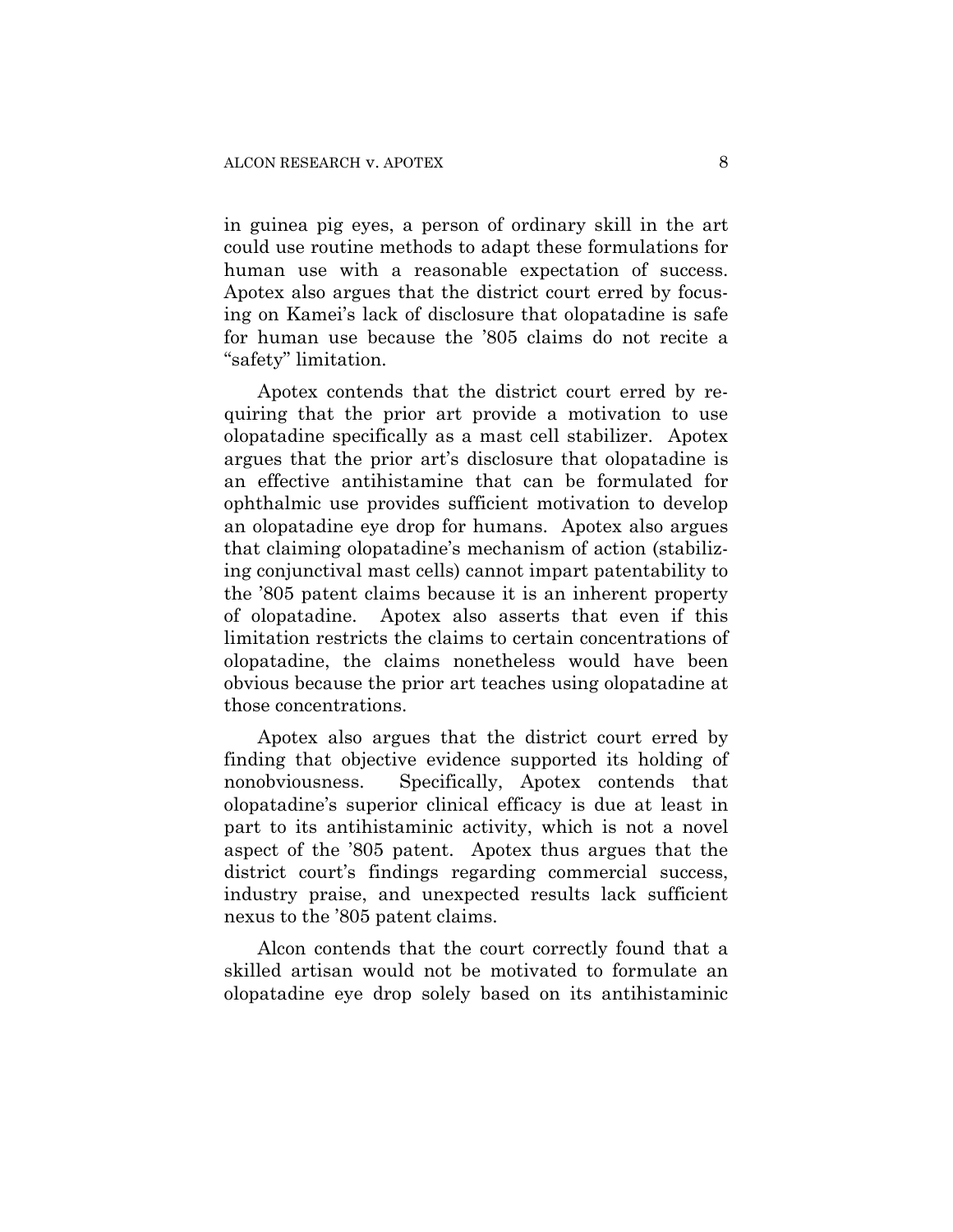activity because the prior art does not supply a reason to focus on olopatadine instead of many other promising antihistamines. Alcon also argues that the court correctly found that there would not have been a reasonable expectation of success in formulating an olopatadine eye drop because, at the time of invention, there were barriers to adapting an oral antihistamine for ophthalmic use.

Alcon does not dispute that Kamei teaches using olopatadine eye drops at concentrations that overlap with those in claims 1-3 and 5-7 of the '805 patent. Instead, Alcon argues that Kamei does not teach that olopatadine would be a mast cell stabilizer at those concentrations or that it would be safe for use in the human eye. Alcon argues that the district court correctly found that the prior art as a whole teaches away from using olopatadine as a mast cell stabilizer. Alcon also asserts that the district court correctly found that mast cell stabilization is not an inherent property of olopatadine because only some concentrations stabilize mast cells to a clinically relevant extent, as required by the court's claim construction. Finally, Alcon argues that the district court correctly found that objective evidence supports a finding of nonobviousness.

As an initial matter, we believe the district court erred in its comparison of the '805 patent claims and the disclosure of the prior art. Claim 1 recites a method of treating allergic eye disease comprising using a "therapeutically effective amount" of olopatadine to stabilize conjunctival mast cells. The court construed the term "stabilizing conjunctival mast cells" to limit the claims only to concentrations of olopatadine that stabilize conjunctival mast cells "to an extent clinically relevant in the treatment of allergic eye disease." J.A. 176. This construction is not appealed. Because it is not appealed, we do not decide whether this construction is correct.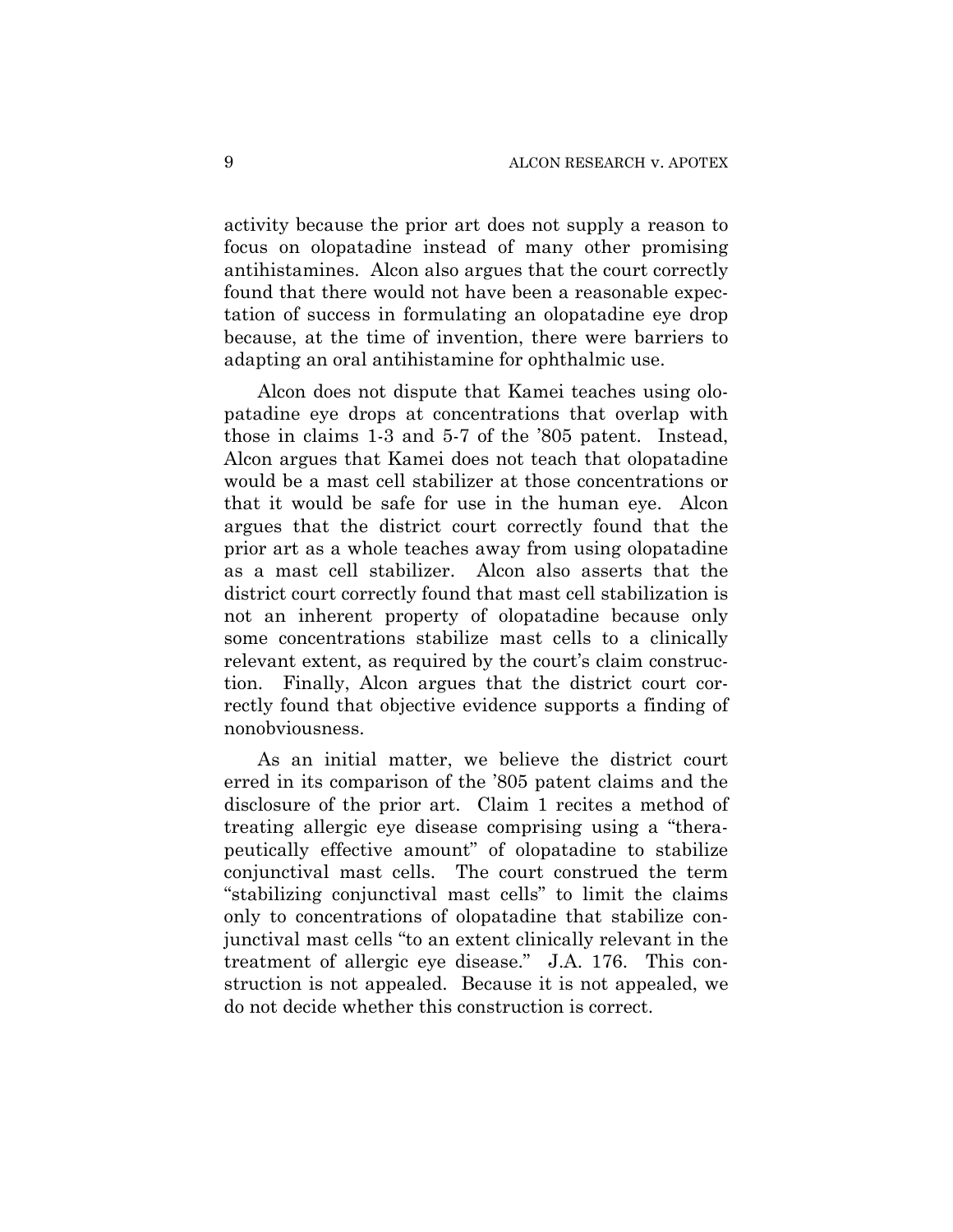On appeal, however, we must determine what olopatadine concentrations constitute a "therapeutically effective amount." The dependent claims are a starting point for ascertaining the concentration of olopatadine covered by claim 1. Claim 2, for example, is directed to the method of claim 1 wherein "the amount of [olopatadine] is from about  $0.0001$  w/v. % to about 5% (w/v)." Claim 3 further narrows the range to "about 0.001 to about  $0.2\%$  (w/v)." Claim 4 further narrows the range to "about  $0.1\%$  (w/v)." As far as the concentrations of olopatadine, claims 5-8 mirror the ranges disclosed in 1-4, respectively.

It is axiomatic that a dependent claim cannot be broader than the claim from which it depends. *See* 35 U.S.C. § 112 ¶4 ("[A] claim in dependent form shall contain a reference to a claim previously set forth and then specify a further limitation of the subject matter claimed."); *see also Intamin Ltd. v. Magnetar Techs., Corp.*, 483 F.3d 1328, 1335 (Fed. Cir. 2007) ("An independent claim impliedly embraces more subject matter than its narrower dependent claim."); *AK Steel Corp. v. Sollac & Ugine*, 344 F.3d 1234, 1242 (Fed. Cir. 2003) ("Under the doctrine of claim differentiation, dependent claims are presumed to be of narrower scope than the independent claims from which they depend."). Therefore if claim 2 covers the range from 0.0001% w/v-5% w/v, claim 1 must cover at least that range. Furthermore, because a dependent claim narrows the claim from which it depends, it must "incorporate . . . all the limitations of the claim to which it refers." 35 U.S.C. § 112 ¶4. As a result, the concentrations recited in the '805 patent's dependent claims must necessarily meet claim 1's limitations of being therapeutically effective for treating allergic eye disease by stabilizing conjunctival mast cells. This is clear from the express claim language. It is also sup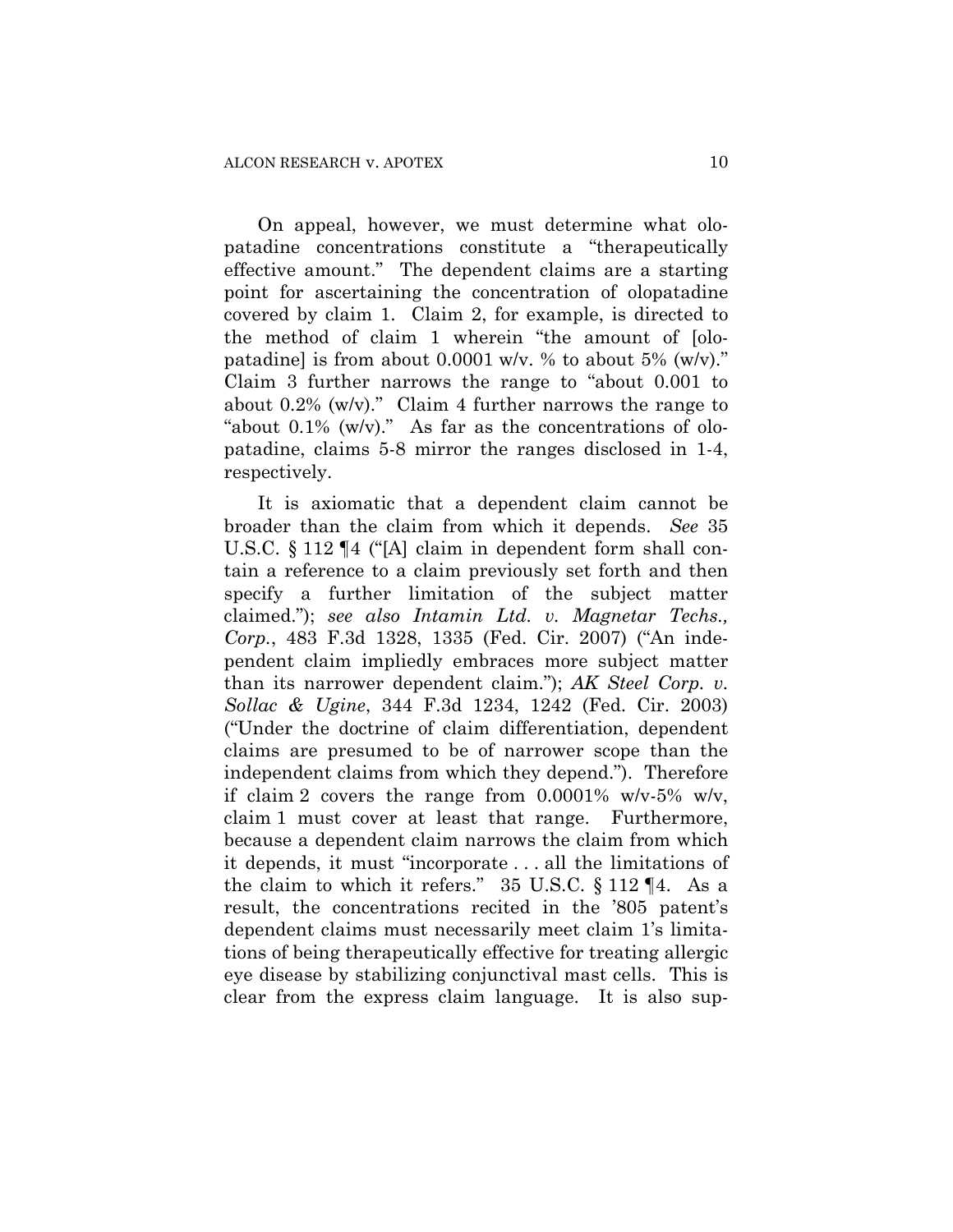ported by the specification: "The concentration of Compound A is  $0.0001$  to  $5 w/v$ %, preferably  $0.001$  to 0.2 w/v %, and most preferably about 0.1 w/v %  $\dots$ ." '805 patent col.6 ll.43-46.

Despite the clear language of the '805 patent claims, Alcon argues that some olopatadine concentrations covered by claims 1-3 and 5-7 do *not* stabilize human conjunctival mast cells to a clinically relevant extent and should therefore be excluded from the claims' scope. The district court found that "[n]ot every concentration of olopatadine applied to the human eye will stabilize the mast cells in the human eye." *Alcon v. Apotex*, 790 F. Supp. 2d at 909. The court cited testimony by Alcon's expert, Dr. Kaliner, that olopatadine at 0.001% w/v (which is covered by claims 1-3 and 5-7) would not stabilize human conjunctival mast cells to a clinically relevant extent. *Id.* at 909, 935.

Alcon's counsel argued that, "to the extent that the dependent claims cover a broader range than the range that would be operative to stabilize mast cells," the inoperative portion of the range "wouldn't be covered by the claim by virtue of the limitation in claim 1" that mast cell stabilization must occur to a clinically relevant extent. Argument at 14:56-15:22, *Alcon Research v. Apotex*, No. 2011-1455, available at http://oralarguments.cafc.uscourts.gov/default.aspx?fl=20 11-1455.mp3. Alcon's counsel thus contended that the claims "would be operative, just at a narrower concentration" than the claimed range. *Id.* at 15:24-15:27. This is not how patent law works. When you claim a concentration range of 0.0001-5% w/v (as claim 2), you can't simply disavow the invalid portion and keep the valid portion of the claim. If everything up to 0.001% w/v is admittedly not enabled, then the entire claim is invalid. Similarly, if prior art discloses a portion of the claimed range, the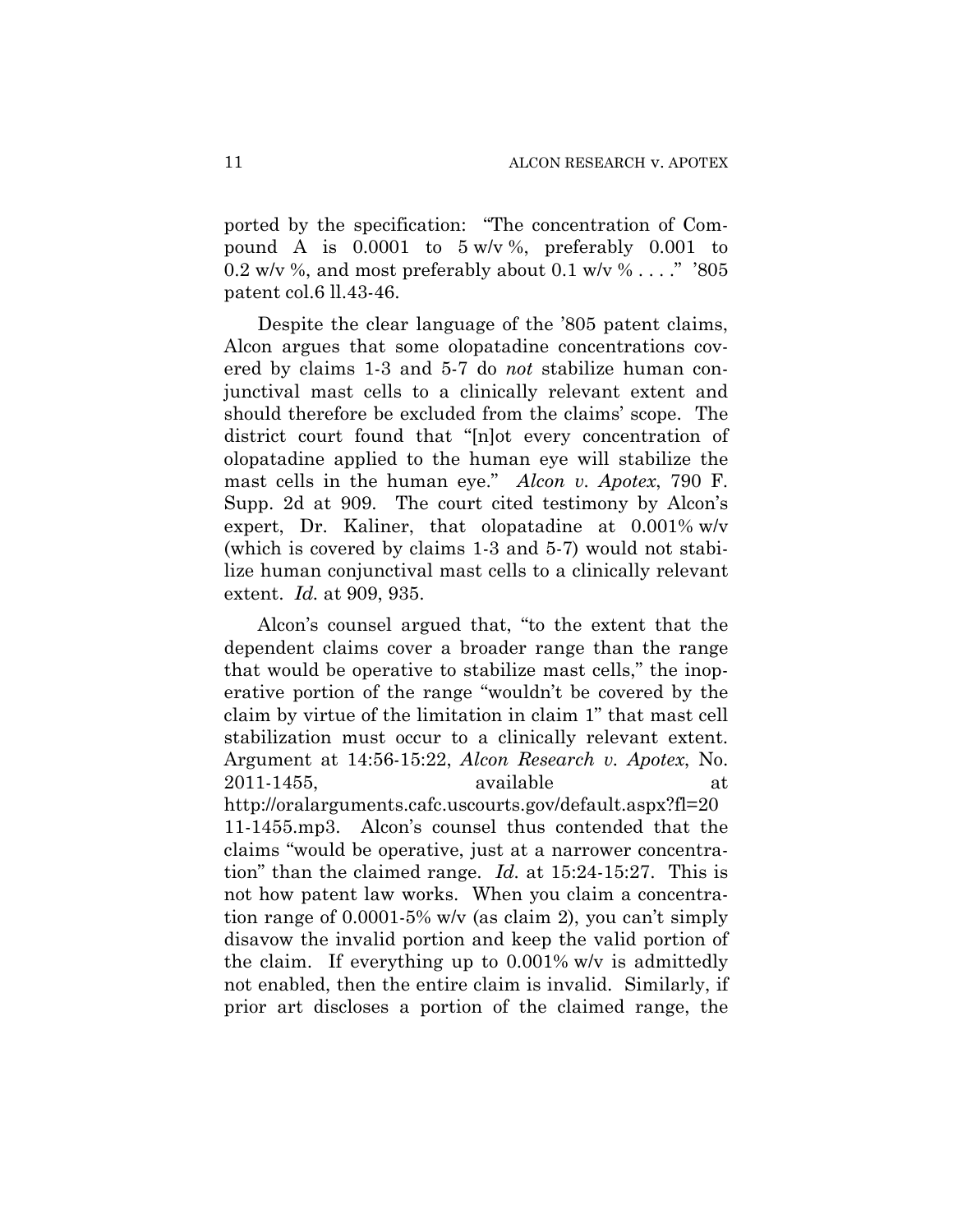entire claim is invalid. Courts do not rewrite the claims to narrow them for the patentee to cover only the valid portion. Alcon cannot have it both ways. Because claim 2 sets forth a concentration range, that range at a minimum must be included in claim 1, whatever its limitations. When analyzing the validity of claim 1 or claim 2, by the express claim language, the clinically relevant therapeutic amount must include 0.0001-5% w/v olopatadine. That is the claimed concentration range which should be compared to the disclosure of the prior art.

The Kamei reference discloses treating eye allergies in guinea pigs using eye drops with olopatadine concentrations ranging from 0.0001% w/v to 0.01% w/v. J.A. 10160-63. This range overlaps with the concentrations covered by claims 1-3 and 5-7. Claims 4 and 8 are directed only to a 0.1% olopatadine formulation, and Kamei does not disclose a concentration of olopatadine greater than 0.01%. Kamei expressly discloses eye drops with olopatadine concentrations covered by claims 1-3 and 5-7 and thus overlaps with the ranges disclosed in the '805 patent.

The only remaining dispute is whether there was a motivation to adapt the formulation disclosed in Kamei, which was tested in guinea pigs, for use in treating allergic eye disease in humans. The district court found, as a factual matter, that animal tests, including guinea pig models, are predictive of a compound's antihistaminic activity and its topical ocular availability in humans. *Alcon v. Apotex*, 790 F. Supp. 2d at 881. Given this fact finding, the district court clearly erred when it concluded that a person of skill in the art would not have been motivated to use the olopatadine concentration disclosed in Kamei in human eyes. The district court's error stemmed from its refusal to look at any motivation beyond that articulated by the patent. We have repeatedly held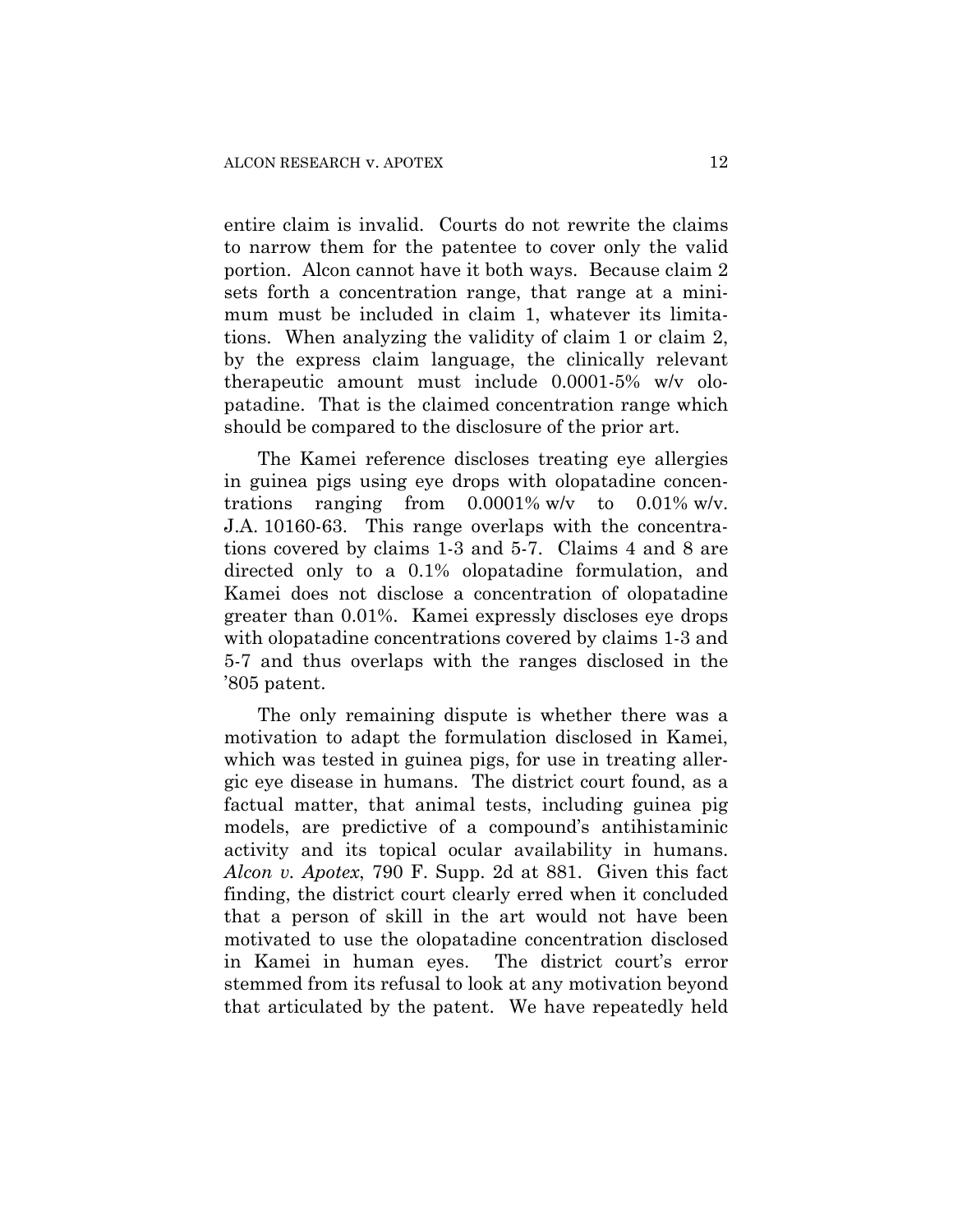that the motivation to modify a prior art reference to arrive at the claimed invention need not be the same motivation that the patentee had. *See KSR*, 550 U.S. at 420 (stating that it is error to look "only to the problem the patentee was trying to solve"); *see also In re Kahn*, 441 F.3d 977, 990 (Fed. Cir. 2006) ("[T]he skilled artisan need not be motivated to combine [the prior art] for the same reason contemplated by [the inventor]." (citing *In re Beattie*, 974 F.2d 1309, 1312 (Fed. Cir. 1992) ("[T]he law does not require that the references be combined for the reasons contemplated by the inventor."))); *DyStar Textilfarben GmbH v. C.H. Patrick Co.*, 464 F.3d 1356, 1361 (Fed. Cir. 2006) (stating that the motivation to modify the prior art to arrive at the claimed invention "may be found in any number of sources, including common knowledge, the prior art as a whole, or the nature of the problem itself."). Here, the motivation to adapt Kamei's formulation for human use is that it is an effective antihistamine in guinea pigs and that animals models are (as the district court expressly found) predictive of antihistaminic efficacy in humans.

The district court's fact finding that the prior art did not teach that olopatadine would stabilize human conjunctival mast cells, and indeed taught away from using olopatadine for this purpose, is not clearly erroneous. It is, however, not the only motivation to arrive at the claimed invention. A person of ordinary skill in the art at the time of invention would have been motivated to use olopatadine to treat human eye allergies as claimed for its established antihistaminic efficacy. Given that the patent defines, and expressly claims, olopatadine concentrations that are "therapeutically effective" to stabilize conjunctival mast cells, Kamei's disclosure of overlapping concentrations, even if for a different purpose, meets these claim limitations.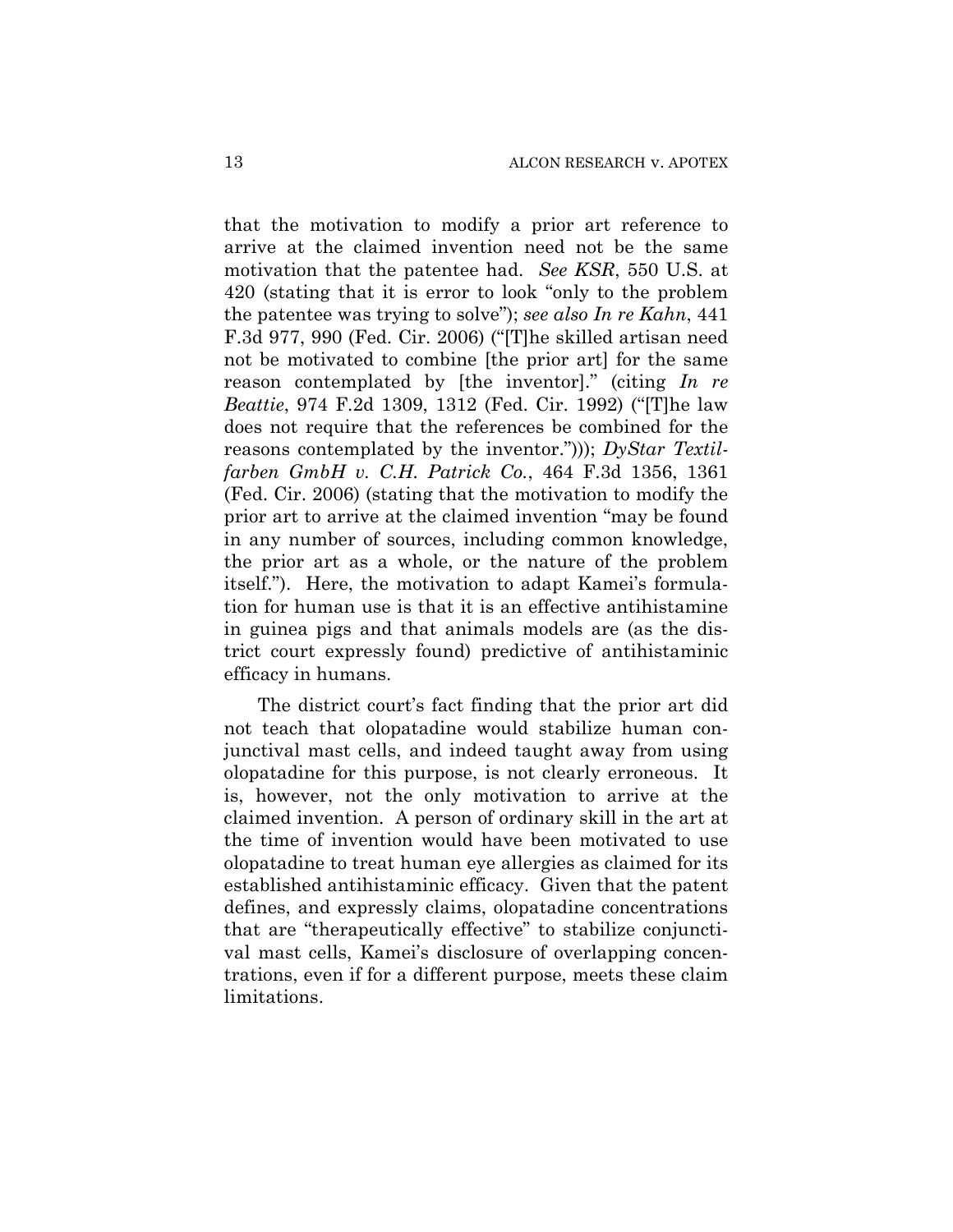Although Alcon argues that Kamei would not give a skilled artisan an expectation of success because it does not teach that olopatadine is safe for the human eye, we find this contention to be without merit. *Id.* While it is true that Kamei does not expressly disclose that olopatadine would be safe for use in human eyes, neither does the '805 patent. The patent is not based on testing in humans; instead it reports only *in vitro* tests of olopatadine in human conjunctival mast cells. '805 patent col.3 l.43 - col.4 l.24. We conclude that, just as a skilled artisan would be able to practice the invention claimed in the '805 patent despite its lack of explicit instruction that olopatadine is safe for human ophthalmic use, the artisan would have a reasonable expectation of success for adapting Kamei's formulation for the same use in a human eye.

The parties dispute whether stabilizing conjunctival mast cells is an inherent property of olopatadine and whether inherency may be used in an obviousness analysis. We addressed a similar situation in *In re Kubin*, where we explained that, "[e]ven if no prior art of record explicitly discusses the [limitation], the [patent applicant's] application itself instructs that [the limitation] is not an additional requirement imposed by the claims on the [claimed invention], but rather a property necessarily present in the [claimed invention]." 561 F.3d 1351, 1357 (Fed. Cir. 2009). The same is true here. The district court's construction of "stabilizing conjunctival mast cells" restricts the claims to certain olopatadine concentrations. As in *In re Kubin*, this claim language does not impose any additional requirement because the '805 patent itself defines mast cell stabilization as a property that is necessarily present at those concentrations.

Kamei expressly discloses using olopatadine eye drops to treat eye allergies at concentrations that overlap with those in claims 1-3 and 5-7 of the '805 patent and thus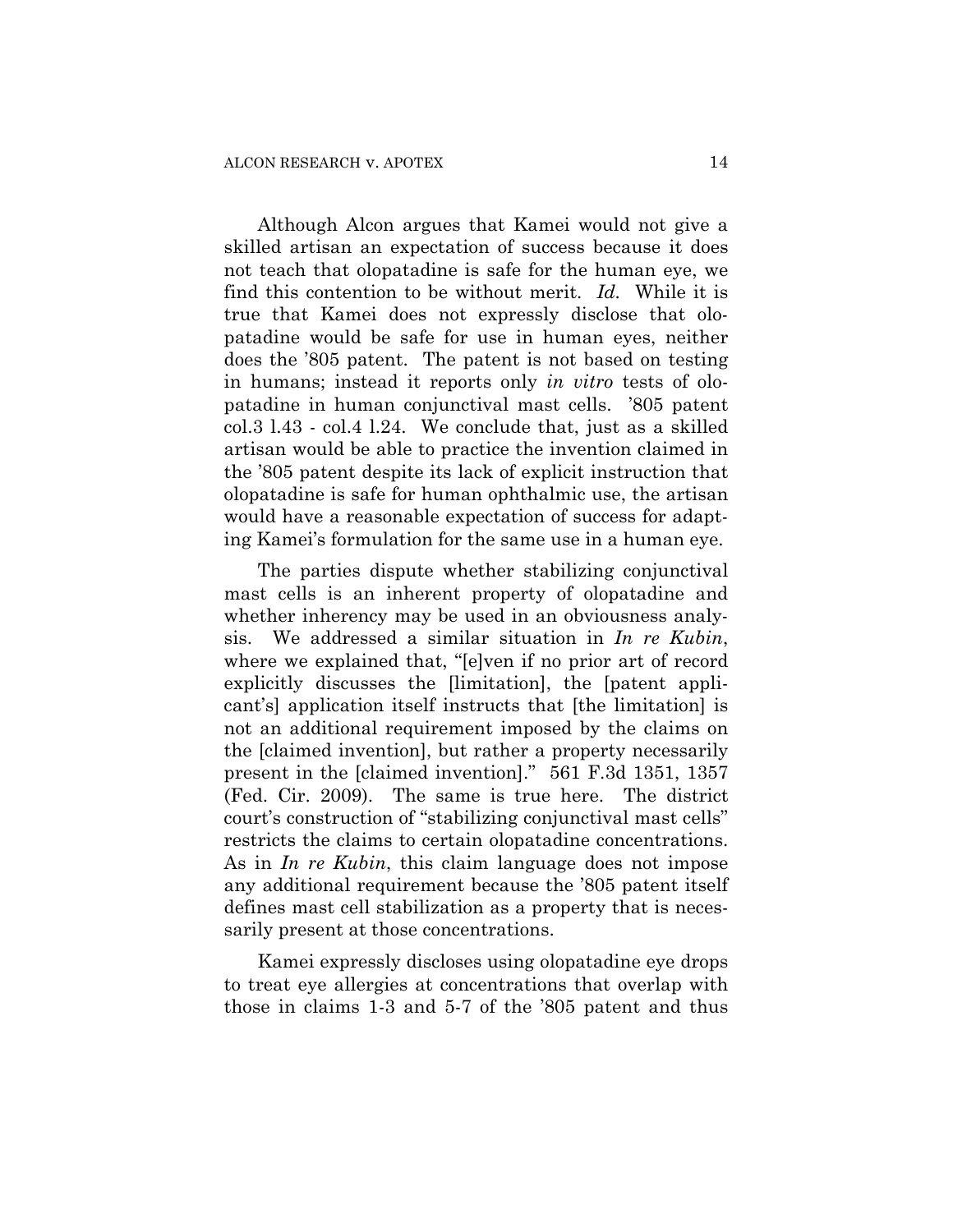meets the "stabilizing conjunctival mast cells" limitation. Moreover, Kamei would give a person of ordinary skill in the art an expectation of success for using olopatadine to treat human eye allergies. We therefore conclude that the district court erred in its determination that there was no prima facie case of obviousness based on Kamei.

On appeal, Alcon argues that objective considerations support the district court's conclusion of nonobviousness. We weigh these objective considerations along with the other parts of the obviousness analysis to determine *de novo* whether the claims would have been obvious to one of skill in the art. We see no clear error in the district court's fact findings, but conclude after balancing the objective evidence against the strong evidence of obviousness discussed above, that Apotex has established by clear and convincing evidence that claims 1-3 and 5-7 would have been obvious to one of ordinary skill in the art over Kamei, which discloses every limitation of these claims except that the formulation can be used to treat eye allergies in humans. We have considered all of Alcon's arguments regarding these claims and find them to be without merit.

## II. Claims 4 and 8

While Kamei renders claims 1-3 and 5-7 obvious because it discloses olopatadine concentrations that overlap with the ranges in those claims, it does not teach the 0.1% w/v composition recited in claims 4 and 8 of the '805 patent. Apotex argues that even though Kamei does not disclose the claimed 0.1% w/v concentration, routine experimentation would have led a skilled artisan to try this formulation. Apotex contends that because Kamei's testing showed that antihistaminic efficacy increased as olopatadine concentration increased from 0.0001% w/v to 0.01% w/v, it would be logical to try a 0.1% formulation.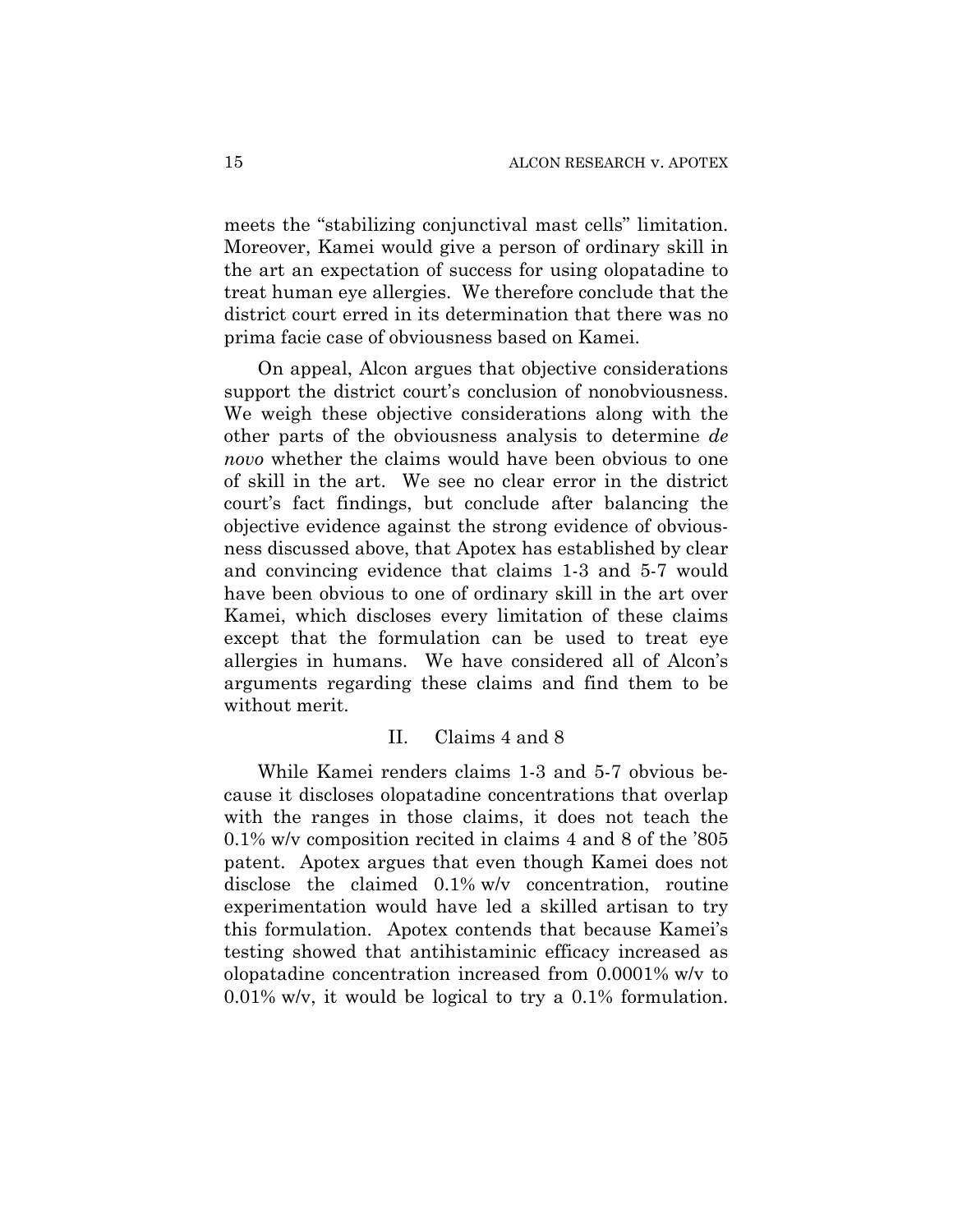Apotex also argues that a skilled artisan would rely on U.S. Patent No. 4,923,892 (Lever) as guidance for formulating a 0.1% w/v eye drop. Lever claims a class of chemical compounds that includes olopatadine and a method of treating allergies in animals by using this class of compounds. *See, e.g.*, '892 patent cl.1, 7. One example in Lever teaches an ophthalmic solution containing 0.1% w/v of a different active compound (i.e., *not* olopatadine). *Id.*  $col.17$  ll.20-25, col.19 ll.5-13. Apotex argues that a skilled artisan would simply modify this 0.1% w/v formulation by substituting olopatadine for the other active compound at the same concentration.

Alcon contends that neither Kamei nor Lever would have motivated a person of ordinary skill in the art to try a 0.1% w/v olopatadine formulation. Alcon cites the district court's finding that a skilled artisan would have expected olopatadine to be "biphasic," or to stabilize mast cells below a certain concentration but destabilize them above that concentration. Alcon argues that the court correctly determined that the potential to destabilize mast cells would have led a skilled artisan not to try higher concentrations of olopatadine than those disclosed in Kamei. Alcon also argues that the district court correctly found that a skilled artisan could not simply substitute olopatadine into the ophthalmic solution disclosed in Lever at the same concentration, and thus that Lever does not teach using olopatadine at 0.1% w/v.

We have considered all of Apotex's arguments and conclude that the district court correctly held that claims 4 and 8 of the '805 patent would not have been obvious. These claims are limited to using formulations with an olopatadine concentration of about 0.1% w/v. Kamei, however, only tested formulations with olopatadine concentrations up to 0.01% w/v and thus does not disclose this limitation. We cannot say the district court clearly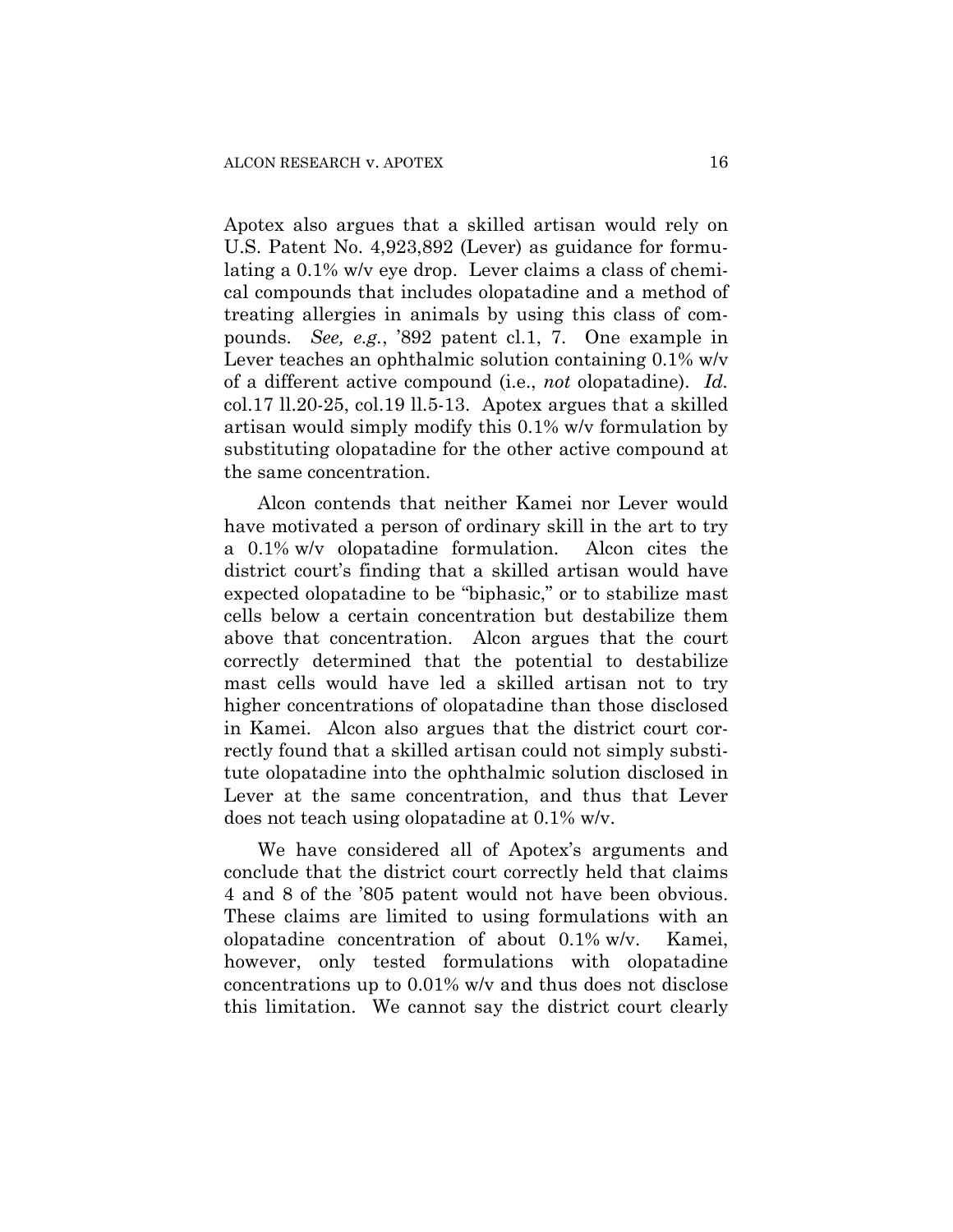erred by finding that Kamei does not teach or suggest using olopatadine at a concentration of 0.1% w/v. As the court noted, the concentrations tested in Kamei were substantially lower than 0.1%. The court relied on expert testimony that a person of ordinary skill in the art would not have a reasonable expectation of success for increasing the highest dosage used in Kamei by an order of magnitude. *Alcon v. Apotex*, 790 F. Supp. 2d at 894 (citing J.A. 21759-60). We also agree with the court that a person of ordinary skill in the art would have been concerned that olopatadine might be biphasic at this increased concentration, and thus would not have tried a formulation with ten times more olopatadine than the highest dosage used in Kamei. *Id.*

Moreover, the court did not clearly err by finding that a skilled artisan would not arrive at a 0.1% w/v olopatadine eye drop by substituting olopatadine for the active compound used in the ophthalmic formulation disclosed in Lever. As the district court explained, a person of ordinary skill in the art would have known that one could not simply substitute one active ingredient for another without adjusting the concentration. *Id.* at 900. The court thus correctly found that Lever does not teach an ophthalmic formulation with an olopatadine concentration of 0.1% w/v.

Objective evidence further supports the district court's holding that claims 4 and 8 would not have been obvious. The district court's fact findings regarding the objective considerations are not clearly erroneous. The court found that Patanol® was "an outstanding commercial success," achieving nearly 70% market share within two years of its launch, accounting for nearly \$2 billion in sales within ten years, and garnering wide-spread praise within the industry. *Id.* at 904. The 0.1% w/v olopatadine concentration recited in claims 4 and 8 is the same as is